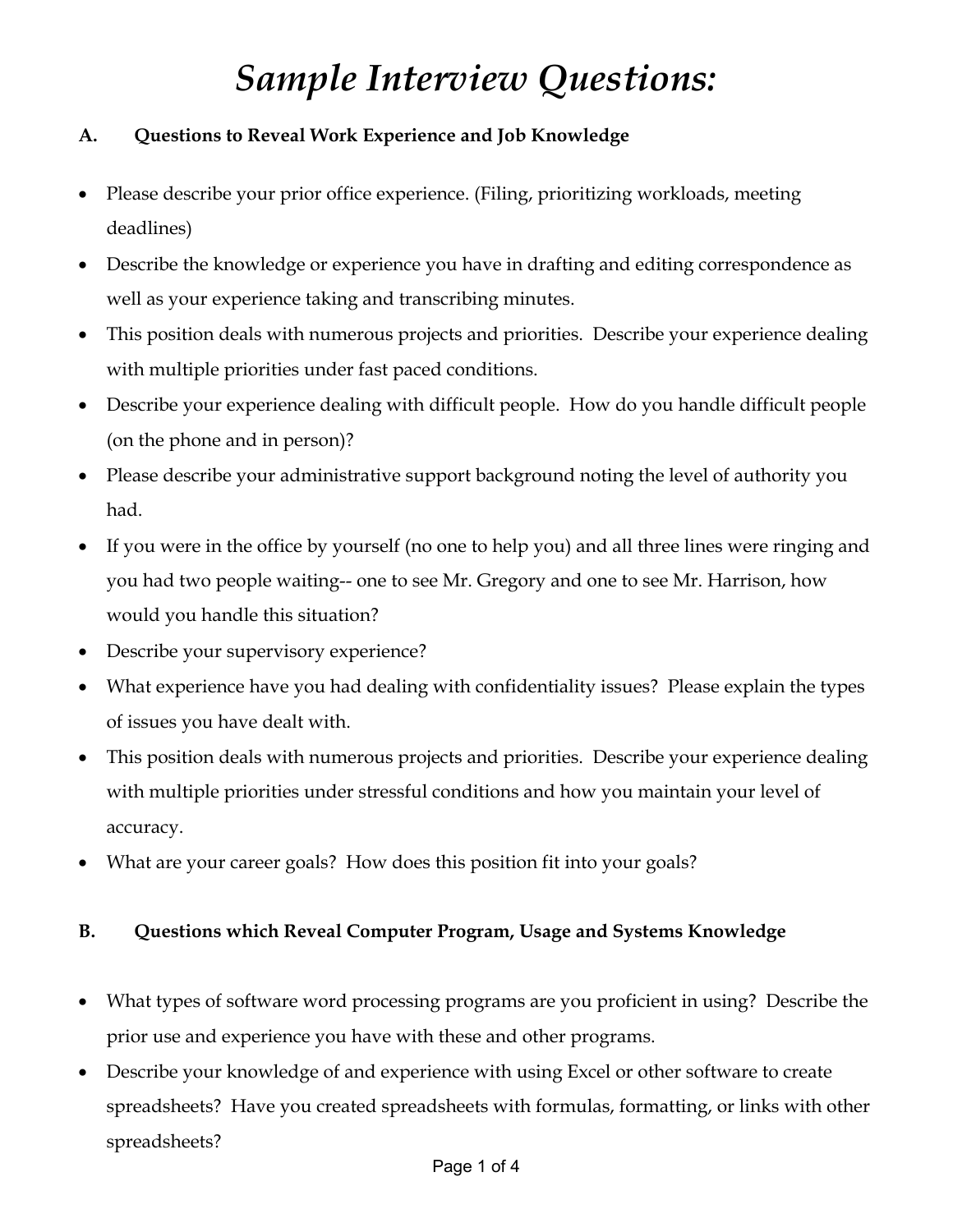- Describe your experience in adjusting to new software programs. What is your approach to upgrading and improving your computer skills?
- What computer applications and database management experience do you have?
- What systems management experience have you had in a large complex computing environment? Please briefly describe your level of involvement.
- Describe your knowledge and experience of computer applications, (word processing, spreadsheet and query programs), noting the level of technical expertise that you possess.

## **C. Questions to Reveal Integrity/Honesty/Trustworthiness**

- Discuss a time when your integrity was challenged. How did you handle it?
- What would you do if someone asked you to do something you believed to be unethical?
- If you saw a co-worker doing something dishonest, would you tell your boss? What would you do about it?
- Please describe your work ethic.

## **D. Questions to Reveal Personality/Temperament/Ability to Work With Others**

- How would you describe your personality?
- What motivates you the most?
- If I call your references, what will they say about you?
- What kind of environment would you like to work in?
- What kinds of people would you rather not work with?
- What are two or three examples of tasks that you do not particularly enjoy doing? Indicate how you remain motivated to complete these tasks.
- Have you ever had to resolve a conflict with a co-worker or client? How did you resolve it?
- Describe the appropriate working relationship between a supervisor and subordinates.
- How have you worked as a member of teams in the past?
- What is your management style? How do you think your subordinates perceive you?
- As a manager, have you ever had to fire anyone? If so, what were the circumstances, and how did you handle it?
- What is your history of working unsupervised?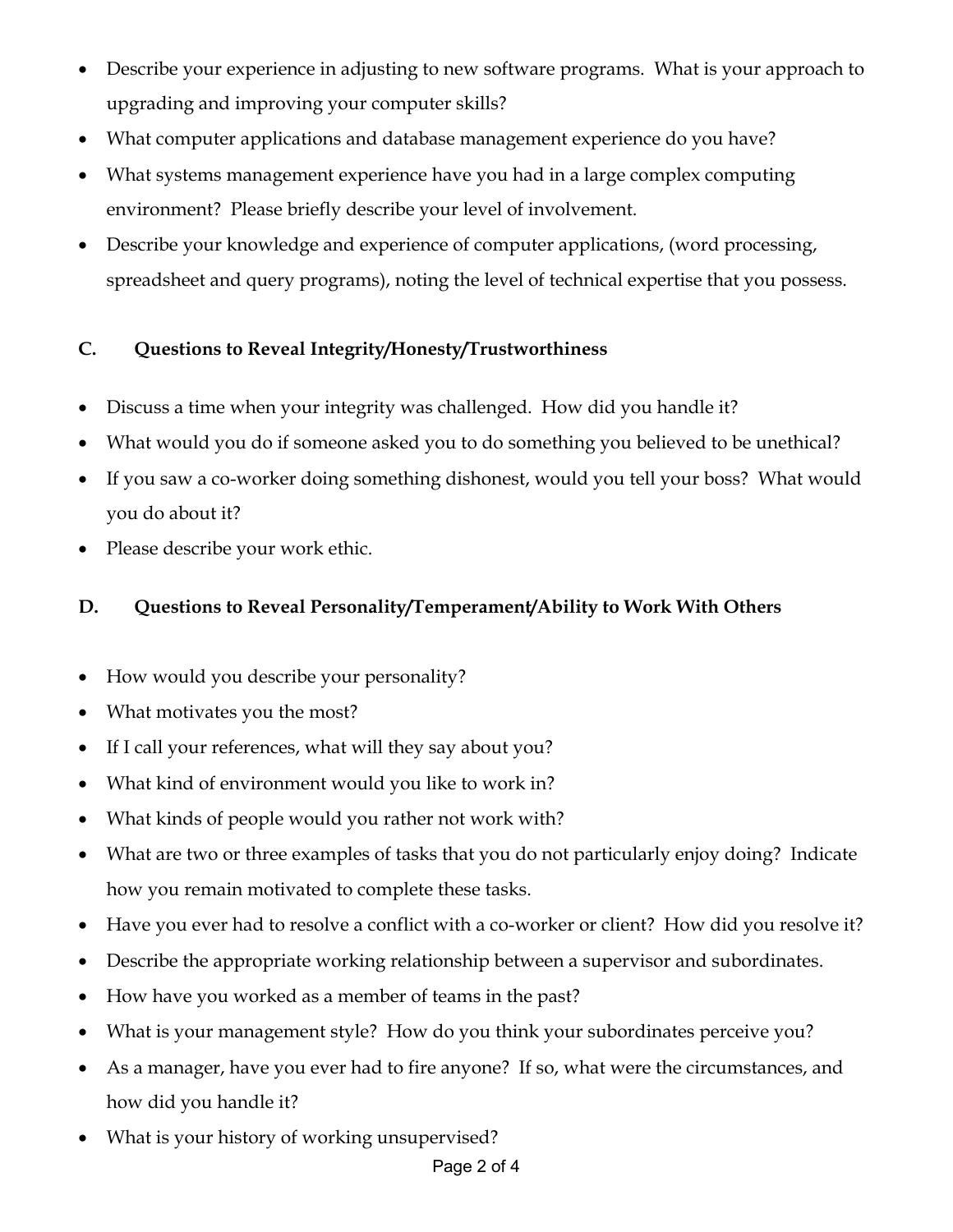- What aspects of this job do you think would be most stressful to you? Why?
- What do you feel is a fair lateness standard to which employees should be held? For instance, should people be allowed to make up lost time? How late is really late?

## **E. Questions to Reveal Past Mistakes:**

- Tell me about an objective in your last job that you failed to meet and why.
- When is the last time you were criticized? How did you deal with it?
- What have you learned from your mistakes?
- Tell me about a situation where you "blew it." How did you resolve or correct it to save face?
- Tell me about a situation where you abruptly had to change what you were doing.
- If you could change one (managerial) decision you made during the past two years, what would that be?
- Tell me of a time when you had to work on a project that didn't work out the way it should have. What did you do?
- If you had the opportunity to change anything in your career, what would you have done differently?

## **F. Questions to Reveal Creativity/Creative Thinking/Problem Solving:**

- What have you done that was innovative?
- What was the wildest work related idea you had in the past year? What did you do about it?
- Describe a situation in which you had a difficult (management) problem. How did you solve it?
- Were you ever in a situation in which you had to meet two different deadlines given to you by two different people and you couldn't do both? What did you do?
- What type of approach to solving work problems seems to work best for you? Give me an example of when you solved a tough problem.
- When taking on a new task, do you like to have a great deal of feedback and responsibility at the outset, or do you like to try your own approach?